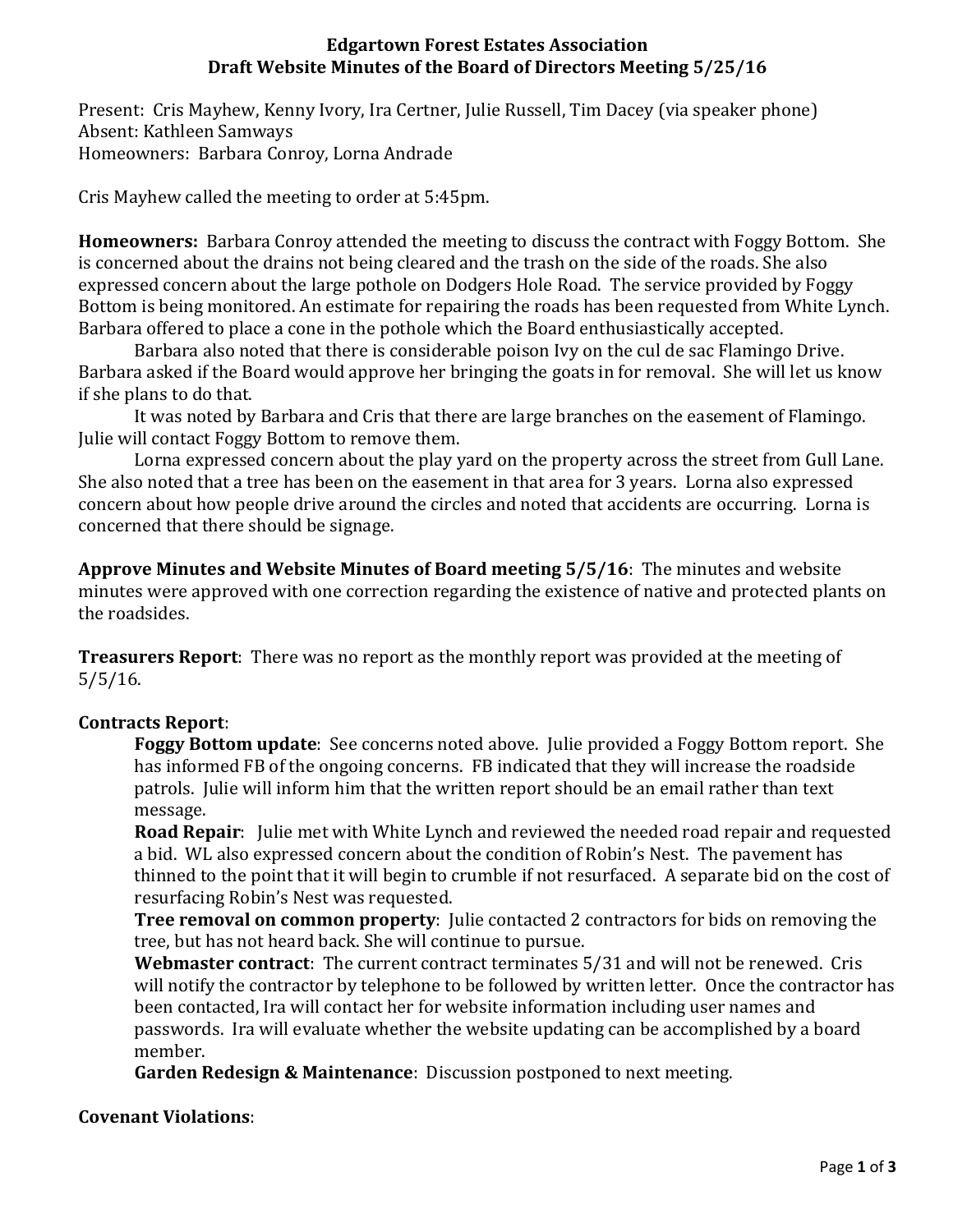## **Edgartown Forest Estates Association Draft Website Minutes of the Board of Directors Meeting 5/25/16**

**Mockingbird**: Concerning parked RV: Kathleen reported that the owner indicated that the the RV is being removed next week.

**Mockingbird**: Concern regarding run off and possible existence of apartment. The owner has cleaned up the run off and has begun landscaping. He is considering installing an apron at the end of the driveway. Board members indicated that the real estate information and pictures give no indication of the existence of an apartment. In addition, the Zoning Board specifically stated in writing, that the house may not include an apartment. When asked directly, no board member expressed concern that there is an apartment in the house.

**Dodgers Hole**: Concern regarding run off: Kathleen needs the name and address of the owner and will write a letter. Dorie will provide.

**Dodgers Hole**: Concern regarding multiple vehicles in disrepair. Kathleen contacted the Edgartown Building Inspector with and copied the Selectman. The BI drove past the property and indicated that the white vehicle has a current plate and is registered. It was noted that the vehicle has not been moved in over 2 years. He did not note the vehicles on the right side of the house. He will review again.

**Eagles Nest Road**: Concern regarding unapproved shed and runoff. Dorie will draft a letter for Cris.

**Dodgers Hole Rd**: Concern regarding cars parked on easement. The Board confirmed that cars are frequently parked on the easement. Cris will send a letter to the owner about the cars parked on the easement.

Dorie will create a printed notice for cars parked on the easement. The notice will indicate that the roadsides are used as a pedestrian walkway and for the safety of residents, please do not park car on the roadside. Directors will be provided copies of the notice to place on cars parked on the easement.

## **Old Business:**

**Board protocol for request of copy of letter to homeowner**. Dorie suggested that we affirm the protocol suggested by Lorna in which homeowners and directors who request a copy of a letter to a homeowner may view the letter at the "clerk's office" but may not have a copy. Kenny suggested that directors could get a copy for their personal use. It was noted that all Association information to which Directors have access is for Association business only and not for personal use of Directors. There was concern expressed by homeowner present that other homeowners might have access to information directed to another homeowner. It was agreed that all correspondence of the Board is Association business and is accessible to homeowners (shareholders). This would not include information of a confidential nature discussed in executive session, such as personnel matters. Kenny suggested that copies be viewed at a Board meeting rather than at the "office of the clerk" which is a private home. Dorie will draft the protocol for approval at the next meeting.

**Property with Road Easement** M10Lot97**.** Lorna asked the status of the property. Board explained that the owner had come to the Board to discuss options for the property owned by his family's trust. He had expressed concerns that the road through the property was not legally accessible by the adjacent associations (EFEA, Island Oaks, and Saddle club). He suggested that options might be to sell the property to the Association or he might consider building on the lot. The Board had thanked the owner for addressing the board and that the Board would await any proposal/request that he may offer.

## **New Business**: